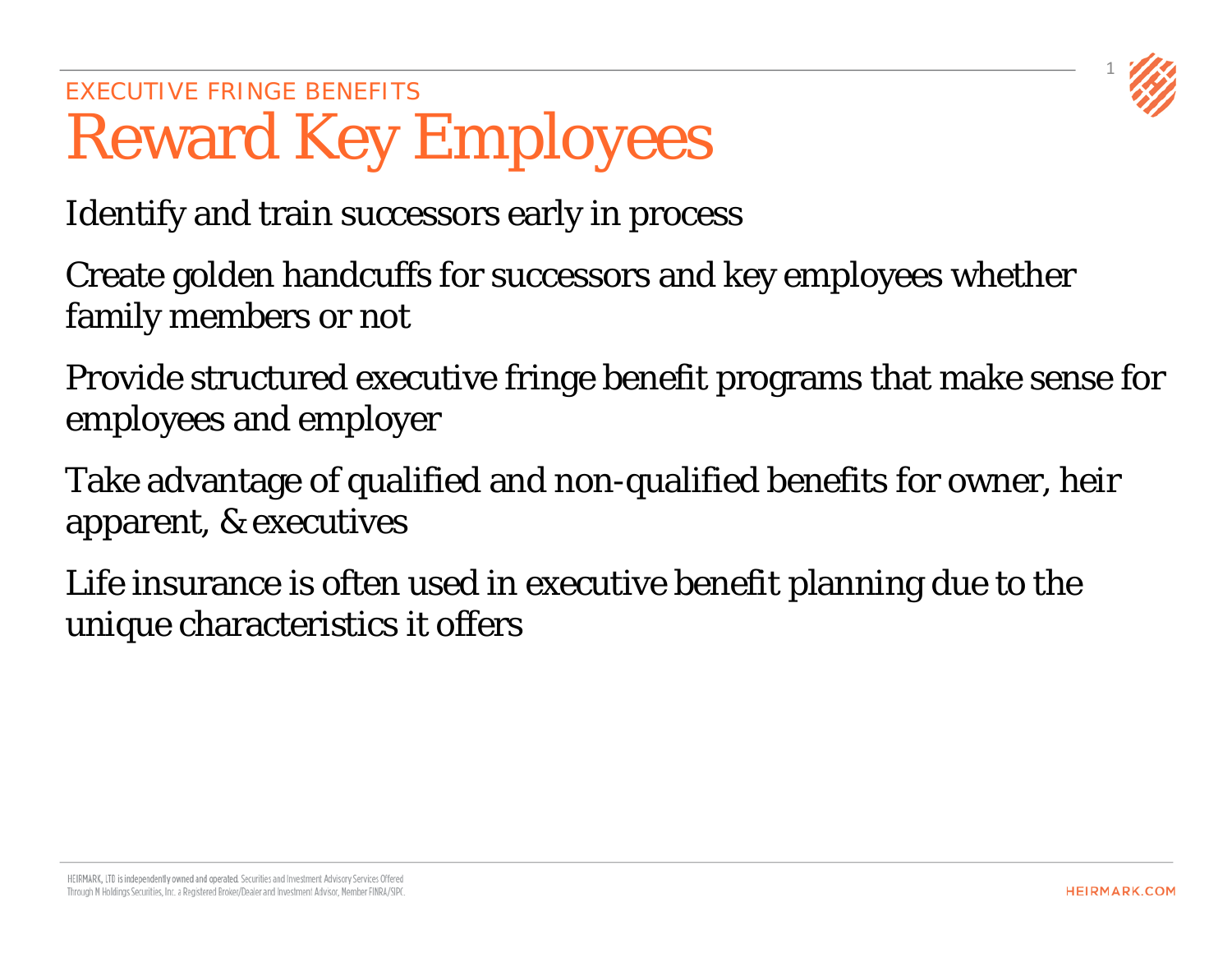

## EXECUTIVE FRINGE BENEFITS Spectrum of Control

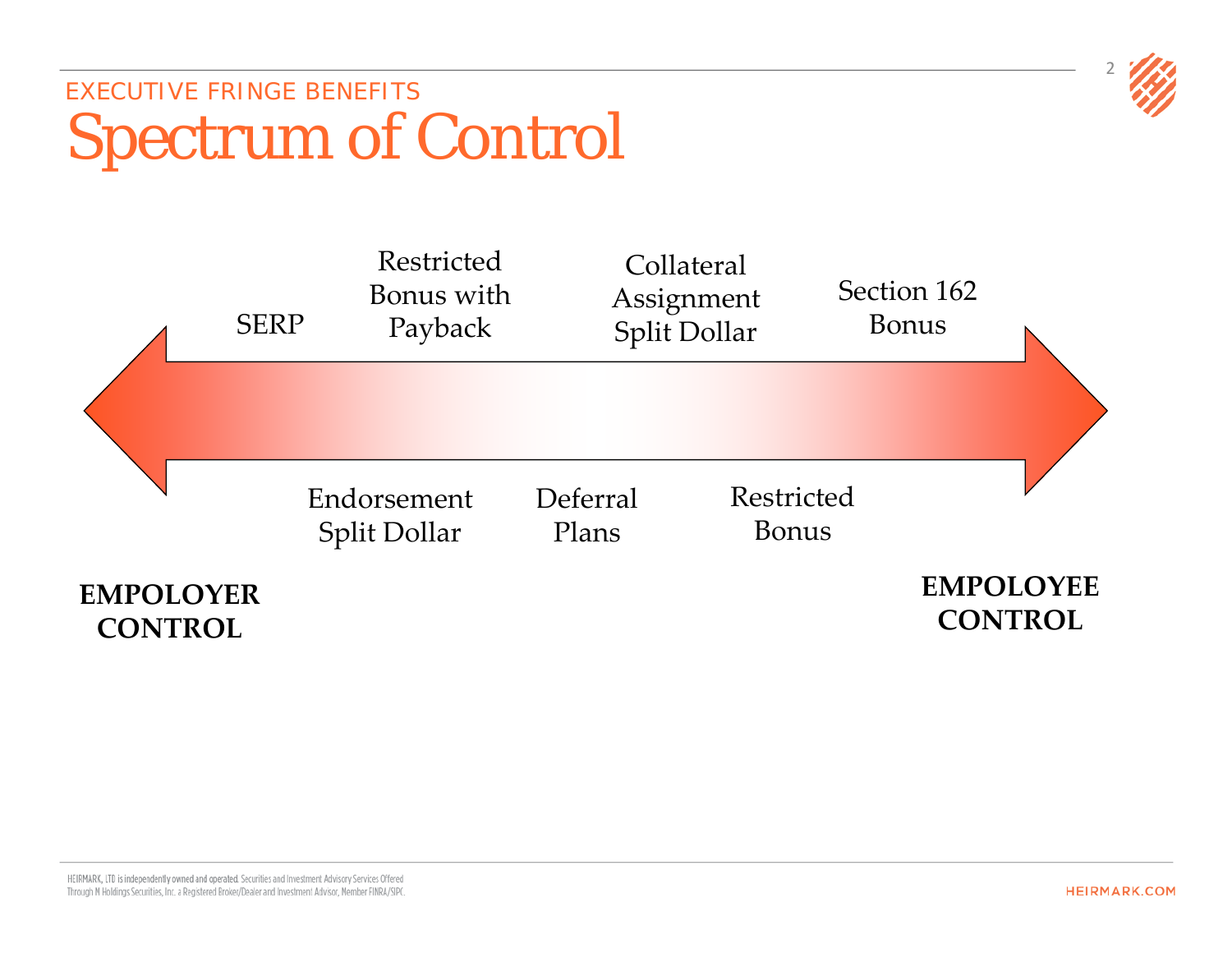

## EXECUTIVE FRINGE BENEFITS The Details…

|                                   | <b>Non-Qualified</b><br><b>Plans</b>            | <b>Bonus Plans</b>                                     | <b>Split Dollar</b>             |
|-----------------------------------|-------------------------------------------------|--------------------------------------------------------|---------------------------------|
| <b>Tax-Deductible</b>             | <b>No</b>                                       | Yes                                                    | <b>No</b>                       |
| <b>Corporate Control</b>          | Yes                                             | <b>No</b><br>(except for<br>restricted<br>endorsement) | Limited                         |
| <b>Cost Recovery</b>              | <b>Usually</b>                                  | <b>No</b><br>(except for<br>restricted/payback)        | Yes, But Usually at<br>Death    |
| <b>Financial Statement Impact</b> | Accrue Liability                                | Charge to Earnings                                     | No or Low Impact                |
| <b>Vesting &amp; Control</b>      | Employer                                        | Executive                                              | Employer &<br>Employee          |
| <b>Plan Benefit Risk</b>          | Employer                                        | Executive                                              | Employer &<br>Employee          |
| Security                          | Executive is<br><b>Unsecured Creditor</b>       | Secured by<br>Policy/Funding                           | Secured by<br>Policy/Funding    |
| Perception                        | No Current Tax, But<br><b>Unsecured Promise</b> | Advantageous,<br><b>Except for Taxes</b>               | Complexity, Minimal<br>Taxation |